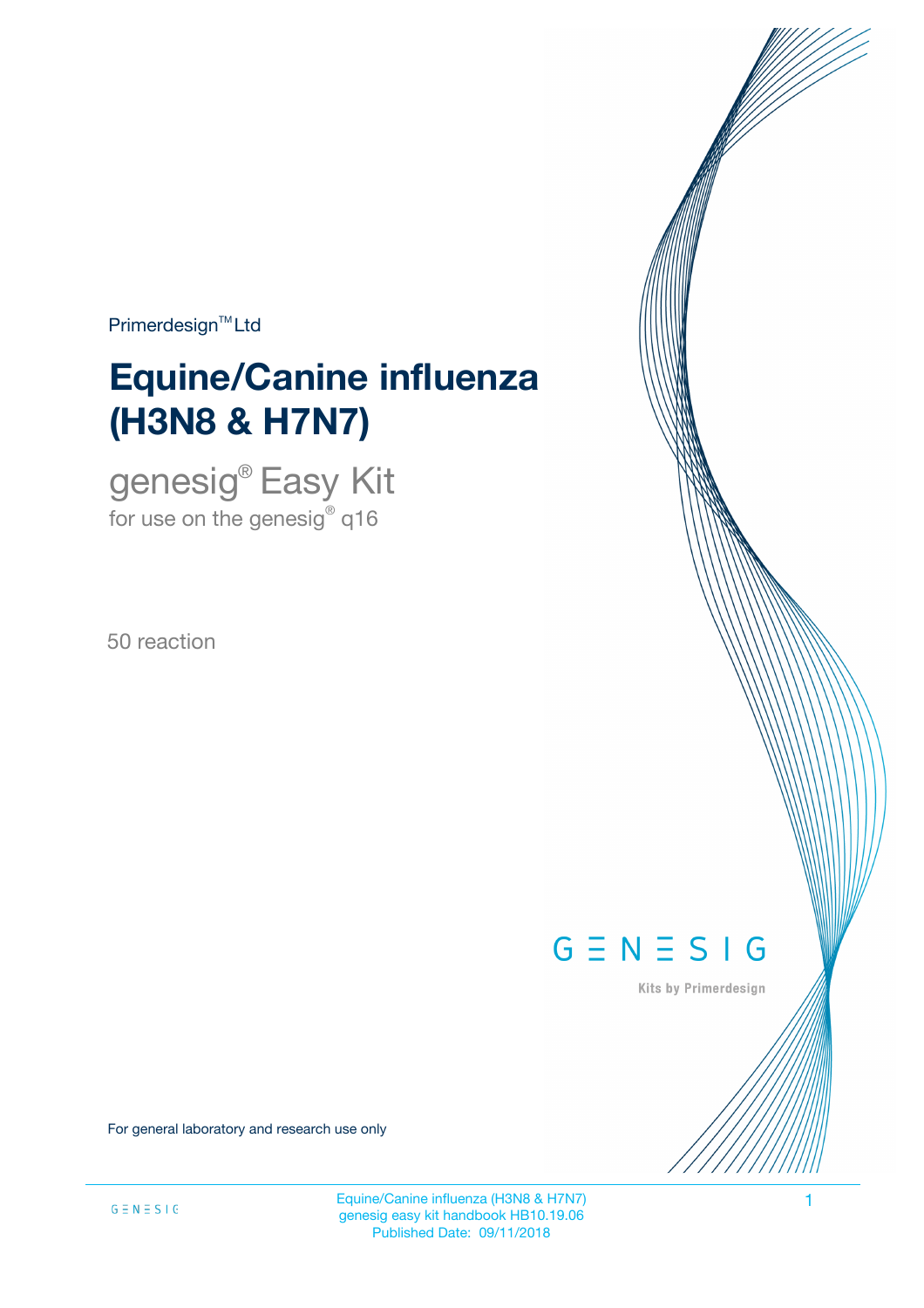## genesig® Easy: at a glance guide

#### **For each RNA test**

| Component                  | <b>Volume</b>  | Lab-in-a-box pipette |  |
|----------------------------|----------------|----------------------|--|
| H3N8&H7N7 primer/probe mix | 5 <sub>µ</sub> |                      |  |
| Your RNA sample            | 5 <sub>µ</sub> |                      |  |
| oasig OneStep Master Mix   | 10 µl          |                      |  |

#### **For each positive control**

| Component                  | Volume         | Lab-in-a-box pipette |  |
|----------------------------|----------------|----------------------|--|
| H3N8&H7N7 primer/probe mix | 5 <sub>µ</sub> |                      |  |
| Positive control template  | 5 <sub>µ</sub> |                      |  |
| oasig OneStep Master Mix   | 10 µl          |                      |  |

#### **For each negative control**

| Component                  | <b>Volume</b>   | Lab-in-a-box pipette |   |
|----------------------------|-----------------|----------------------|---|
| H3N8&H7N7 primer/probe mix | 5 <sub>µ</sub>  |                      |   |
| Water                      | 5 <sub>µ</sub>  |                      | - |
| oasig OneStep Master Mix   | 10 <sub>µ</sub> |                      |   |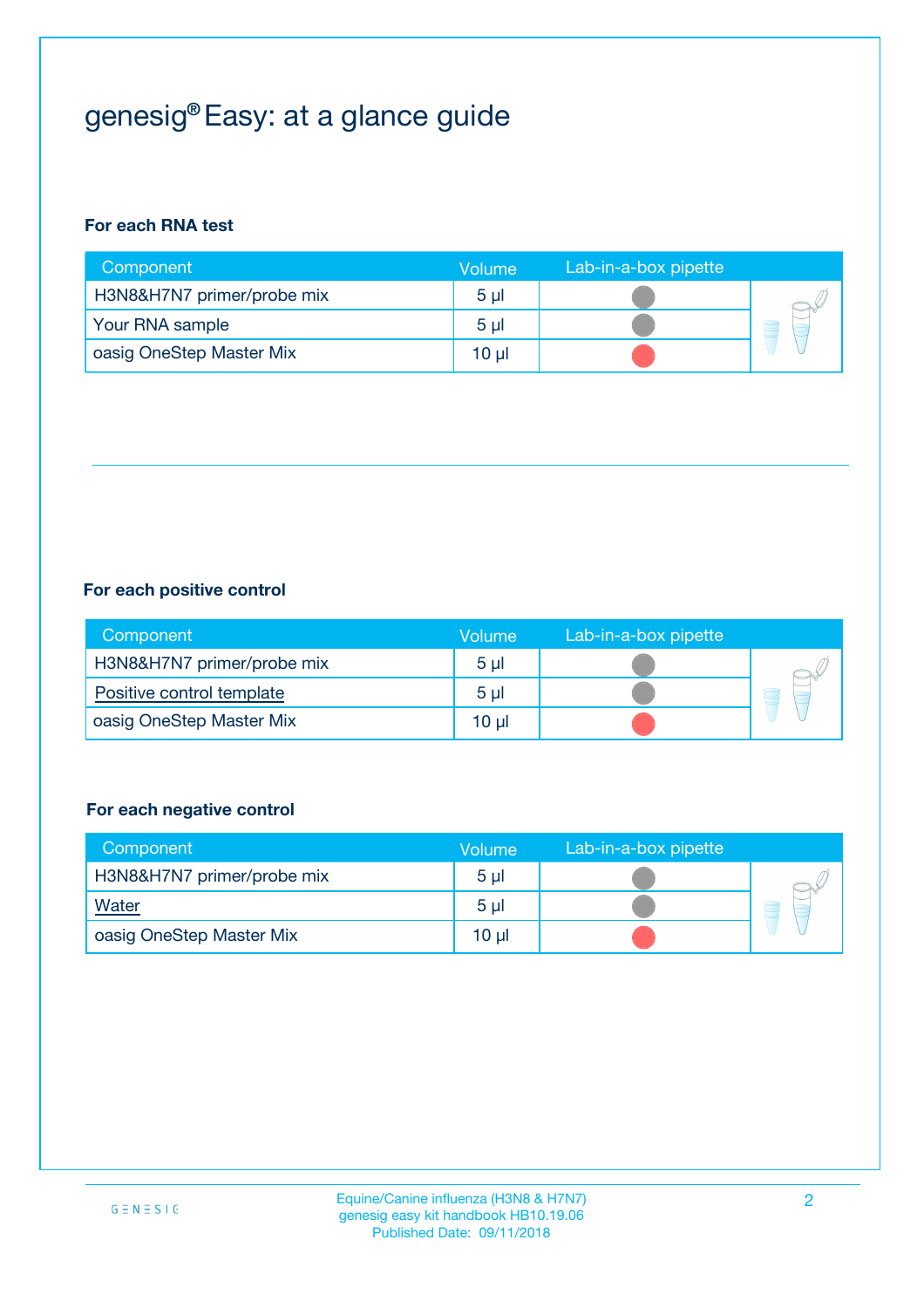### Kit Contents



## Reagents and equipment to be supplied by the user

#### **genesig® q16 instrument**

#### **genesig® Easy Extraction Kit**

This kit is designed to work well with all processes that yield high quality RNA and DNA but the genesig Easy extraction method is recommended for ease of use.

#### **genesig® Lab-In-A-Box**

The genesig Lab-In-A-Box contains all of the pipettes, tips and racks that you will need to use a genesig Easy kit. Alternatively if you already have these components and equipment these can be used instead.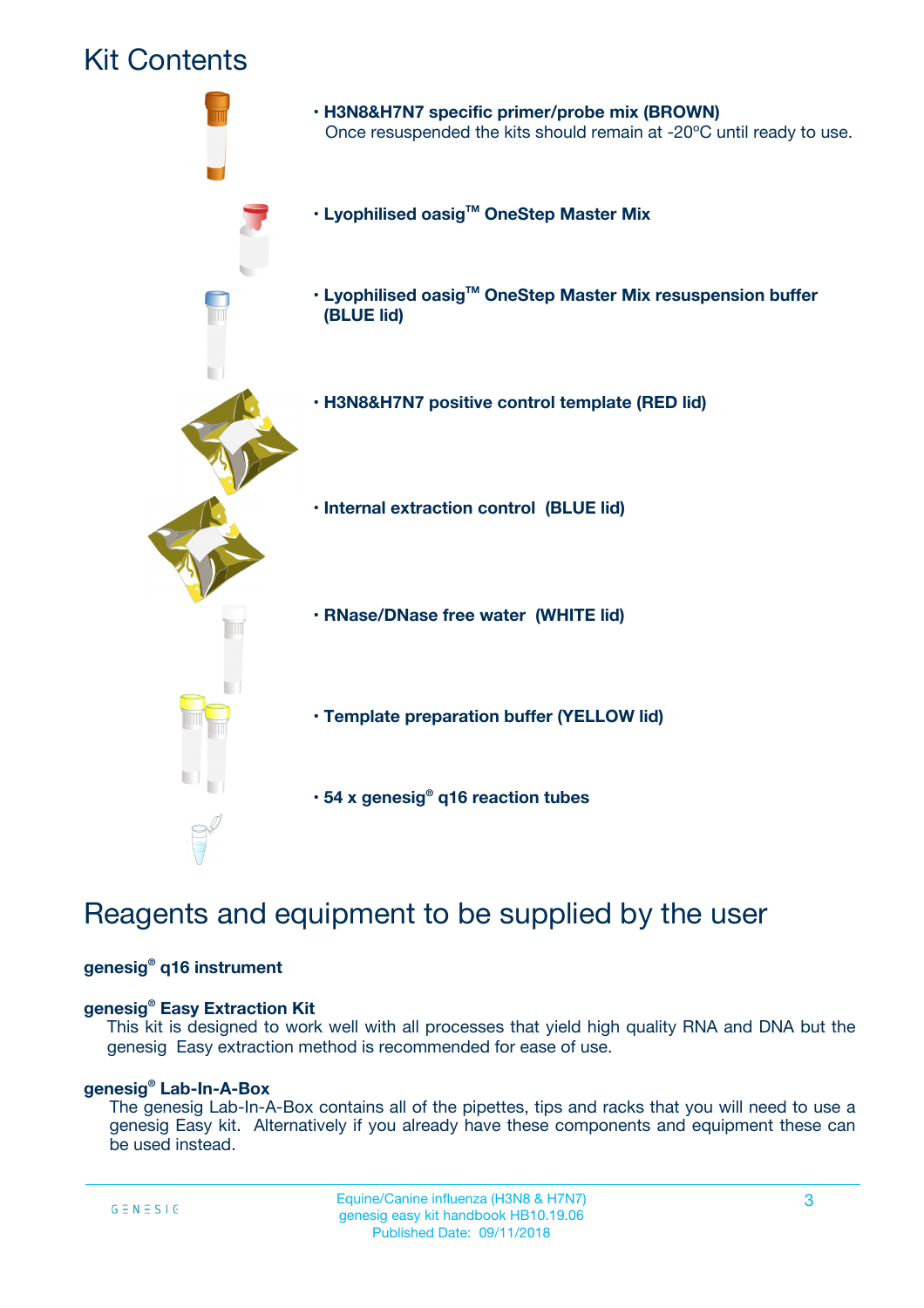## Step-by-step guide

### 1. Resuspend the test components



Use the blue pipette to transfer 500µ**l\*** of the oasig OneStep Master Mix resuspension buffer into the tube of lyophilised oasig OneStep Master Mix and mix well by gently swirling.

**\***Transfering 525µl of the oasig OneStep Master Mix resuspension buffer to your oasig OneStep Master Mix (instead of the 500µl recommended above) will enable you to take full advantage of the 50 reactions by accounting for volume losses during pipetting. In order to do so with the genesig Easy fixed volume pipettes use 1x blue, 2x red and 1x grey pipettes to make the total volume. Please be assured that this will not adversely affect the efficiency of the test.



Then use the blue pipette to transfer 500µl of water into the brown tube labelled H3N8&H7N7 primers/probe. Cap and shake tube to mix. A thorough shake is essential to ensure that all components are resuspended. **Failure to mix well can produce poor kit performance.**

These components are now ready to use.

Store them in the freezer from hereon.

#### Top tip

- Ensure that the primer/probe mix is mixed thoroughly before each use by shaking.
- Once resuspended do not expose genesig Easy kit to temperatures above -20°C for longer than 30 minutes at a time.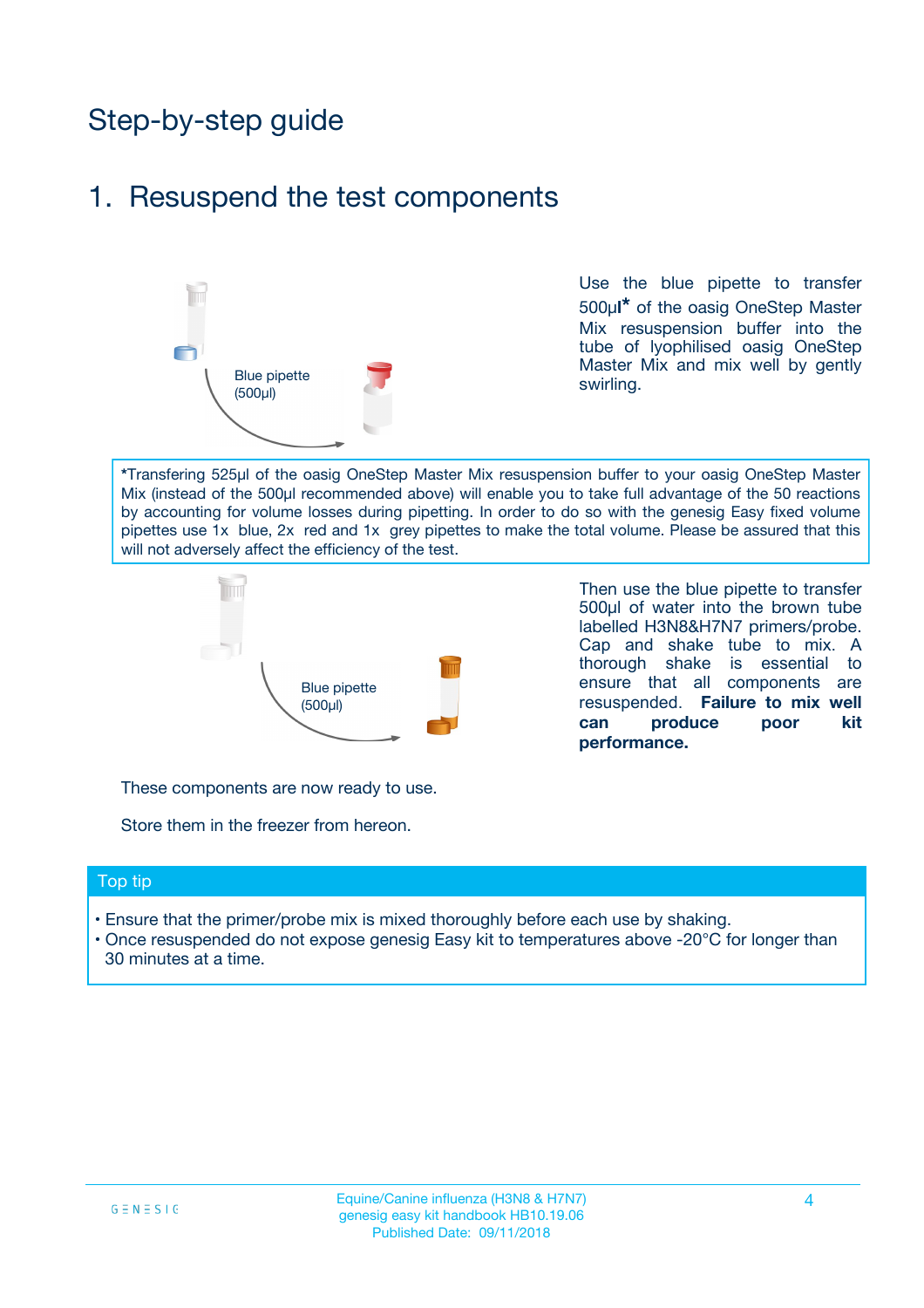## 2. Internal extraction control



Use the blue pipette to transfer 1000µl (2 x 500µl) of template preparation buffer into the Internal Extraction Control RNA tube. Cap and shake tube to mix.

Your kit contains Internal Extraction Control . This is added to your biological sample at the beginning of the extraction process. It is extracted along with the from your target of interest. The q16 will detect the presence of this Internal Extraction Control at the same time as your target. This is the ideal way to show that your extraction process has been successful.

#### **If you are using an alternative extraction kit:**

Use the red pipette to transfer 10µl of Internal Extraction Control RNA to your sample **after** the lysis buffer has been added then follow the rest of the extraction protocol.

#### **If using samples that have already been extracted:**

Use the grey pipette to transfer 5µl of Internal Extraction Control RNA to your extracted sample.

### 3. Add primer/probe mix to all reaction tubes





For every reaction to be run, use the grey pipette to add 5µl of your H3N8&H7N7 primers/probe mix to every tube.

#### Top tip

- Always pipette the primer/probe mix directly into the bottom of the tube.
- You can label the tube lids to aid your reaction setup but avoid labelling tube sides.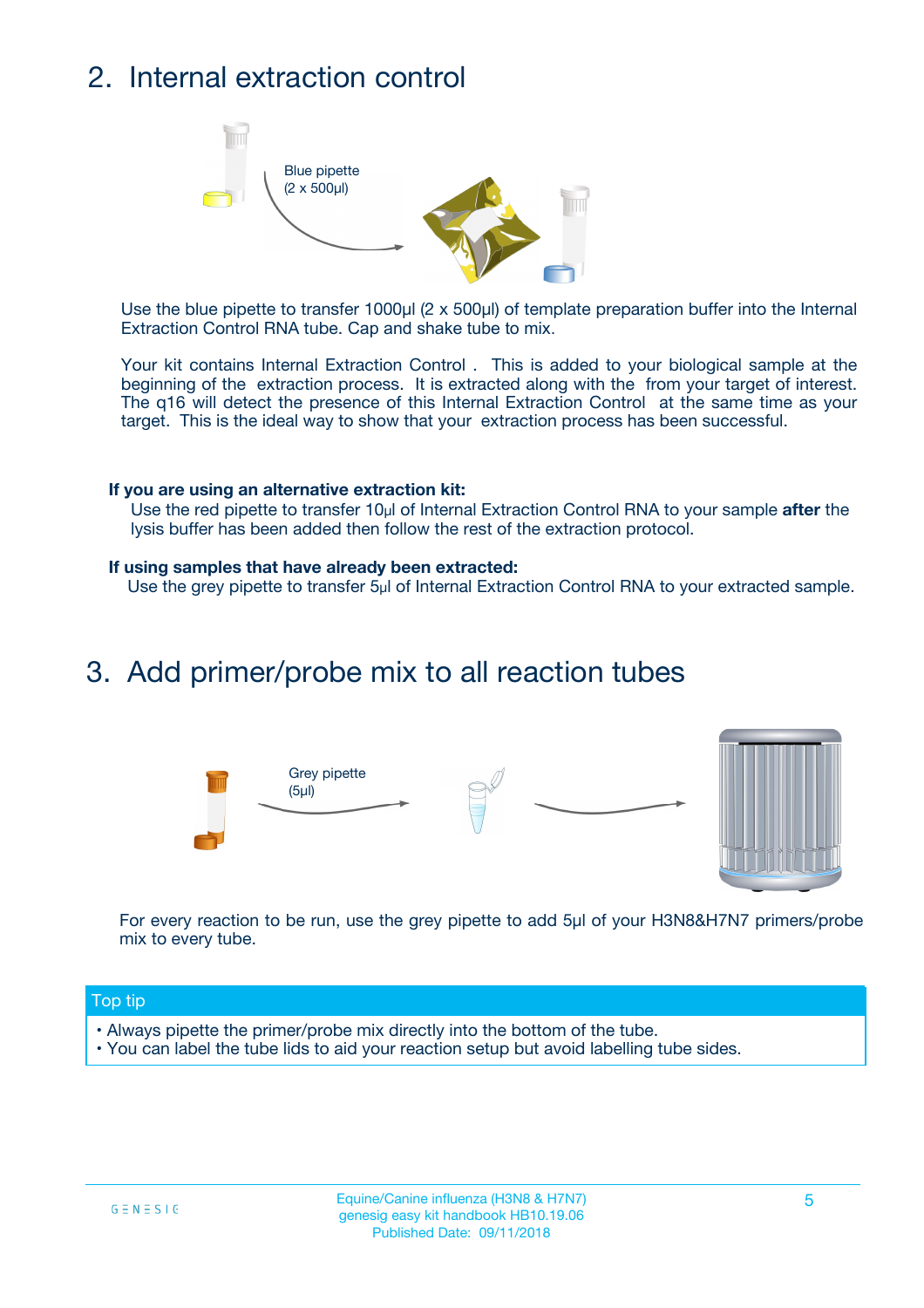## 4. Add Master Mix to all reaction tubes



For every reaction to be run, use the red pipette to add 10µl of the oasig OneStep Master Mix to the tubes containing primer/probe mix.

Move swiftly to begin your q16 run, as any delay after the oasig OneStep Master Mix has been added can effect the sensitivity of your test.

#### Top tip

**•** Always add the oasig OneStep Master Mix to the side of the tube to reduce the introduction of bubbles.

### 5. Negative control



For each test you will require a negative control. Instead of water is used. This sample should typically prove negative thus proving that all of your positive samples really are positive.

To create a negative control reaction simply use the grey pipette to add 5µl of the water to the required reaction tubes. Close these tubes after adding the water.

Because some genesig kit targets are common in the environment you may occasionally see a "late" signal in the negative control. The q16 software will take this into account accordingly.

#### Top tip

**•** Always add the water to the side of the tube to reduce the introduction of bubbles.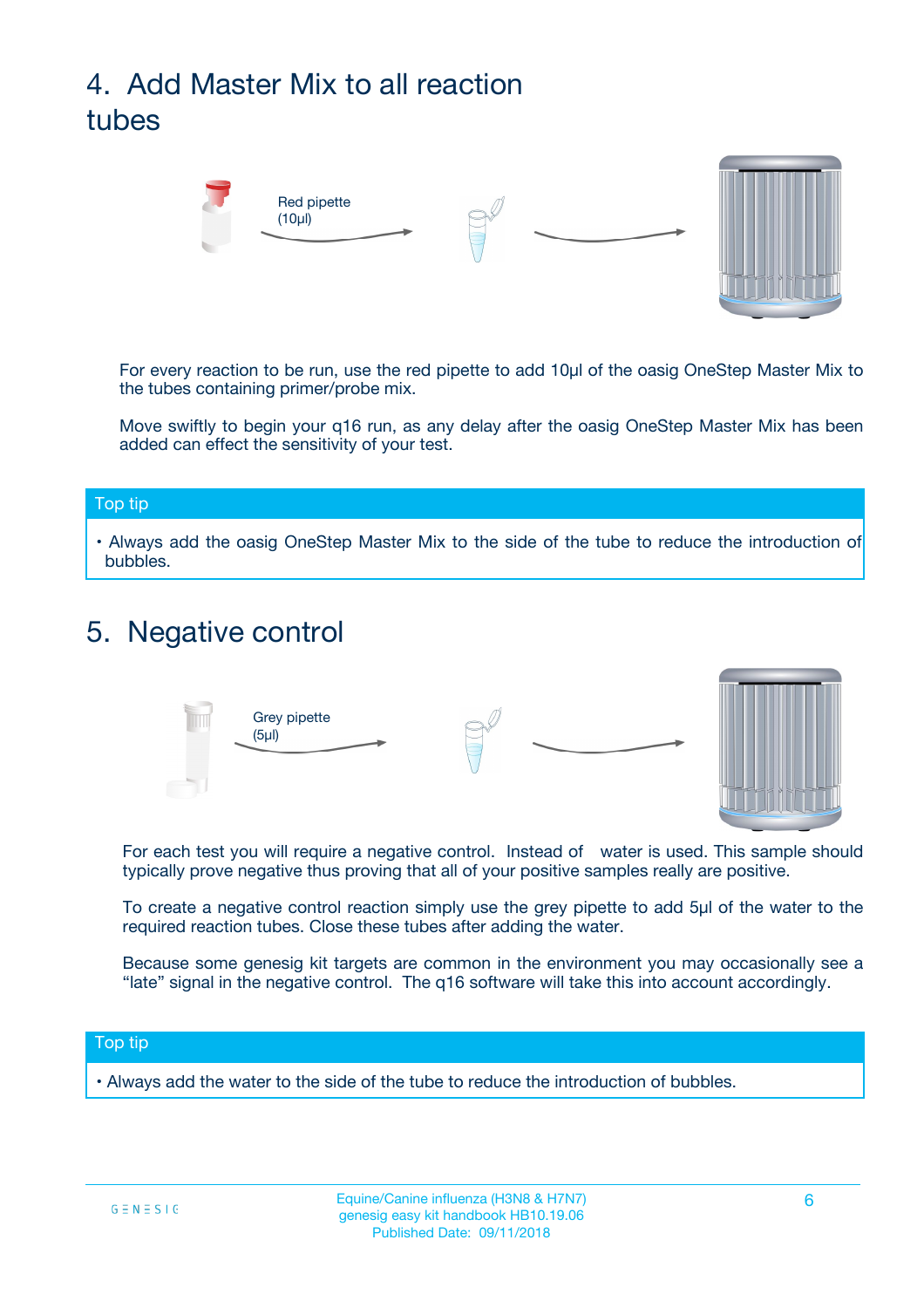## 6. Set up a test





For each sample you wish to analyse, use the grey pipette to add 5µl of your RNA sample to the required reaction tubes. Close these tubes after adding the sample. Always change pipette tips between samples.

#### Top tip

**•** Always add the RNA sample to the side of the tube to reduce the introduction of bubbles.

## 7. Positive control



Use the blue pipette to transfer 500µl of template preparation buffer into the positive control template tube. Cap and shake tube to mix.

Each time you run a test you will require a positive control. This is a small portion of from your target of interest. It serves two purposes:

1. It will always test positive so it shows that everything is working as it should be.

2. The q16 software knows how much is present in the positive control. So it can automatically compare your sample of interest with the positive control to calculate the amount of target in your sample.

To create a positive control reaction simply use 5µl of the positive control instead of your sample.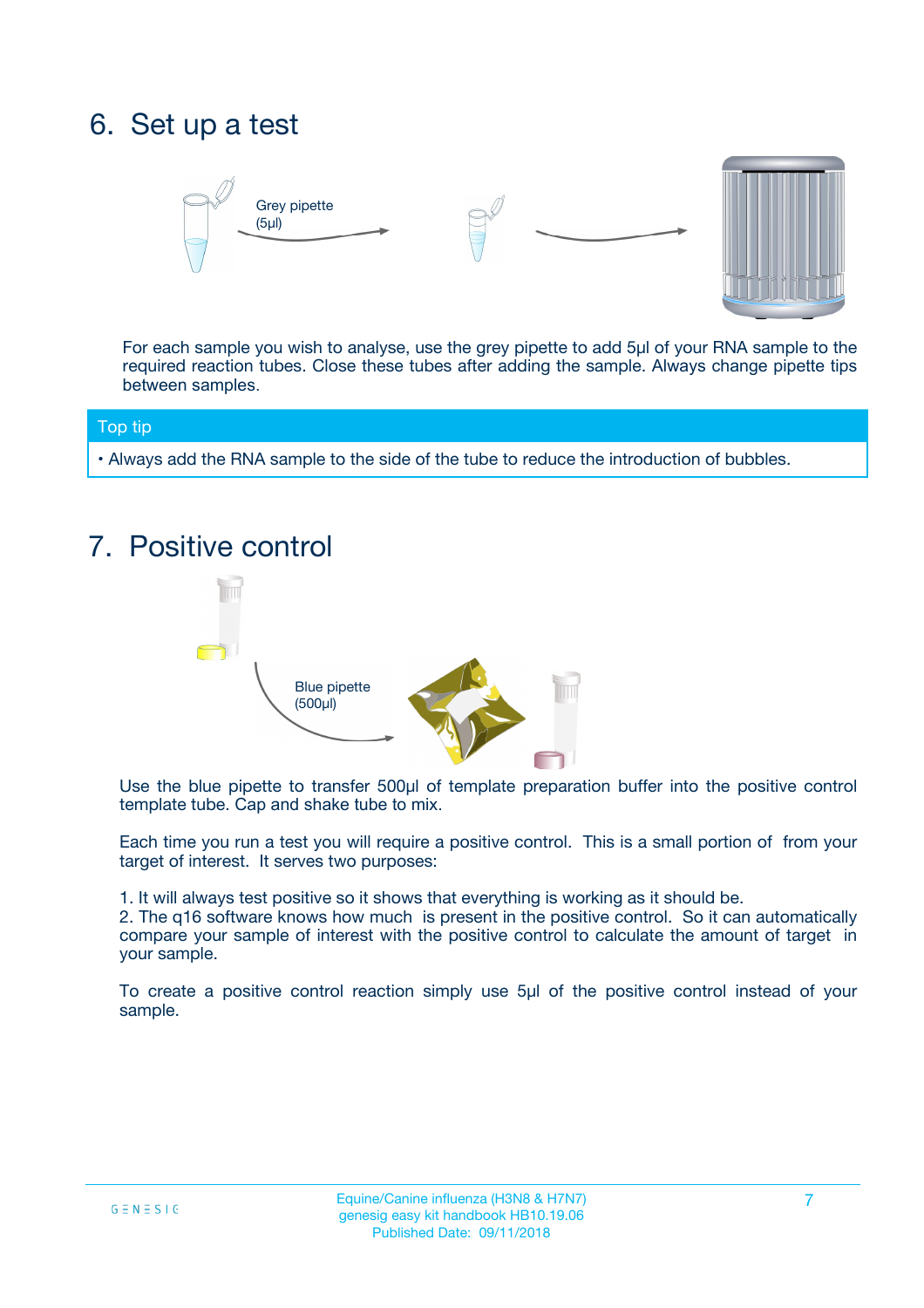



Take great care when setting up your positive control. The positive control template has the potential to give you a false positive signal in your other samples. Set positive controls up last after all other sample tubes are closed. Always change pipette tips between samples. You may even choose to set up positive controls in a separate room.

#### Top tip

**•** Always add the positive control template to the side of the tube to reduce the introduction of bubbles.

## 8. Running the test

Place the tubes into the correct positions in your q16 as defined by the software, this may include positioning of empty tubes to ensure that the q16 lid is balanced. The run can then be started.

|                                                | Unsaved (New Experiment 2<br><b>Open Experiments:</b><br>$\overline{\phantom{a}}$ | <b>E</b> Open<br>Save<br>$\Box$ New | Save As          | <b>C</b> Close<br>Configuration | $G \equiv N \equiv S \mid G$ |
|------------------------------------------------|-----------------------------------------------------------------------------------|-------------------------------------|------------------|---------------------------------|------------------------------|
| <b>Stages:</b>                                 | Setup<br><b>Results</b>                                                           |                                     |                  |                                 |                              |
| <b>Notes</b>                                   |                                                                                   | <b>Samples</b>                      |                  | <b>Tests</b>                    |                              |
|                                                | <b>Name and Details</b>                                                           | Color<br>Name                       | Note             | Color<br>Name                   | Note                         |
|                                                | New Experiment 2017-10-26 11:06                                                   | Sample 1                            | 4                | Test 1                          | 4                            |
|                                                | Kit type: genesig® Easy Target Detection kit                                      | Sample 2                            |                  |                                 |                              |
|                                                | Instrument Id.:                                                                   | Sample 3                            | $\equiv$         |                                 | $\equiv$                     |
|                                                | <b>Run Completion Time:</b>                                                       | Sample 4                            |                  |                                 |                              |
| <b>Notes</b>                                   | $\blacktriangle$                                                                  | Sample 5                            | ♦                |                                 | 傦                            |
|                                                |                                                                                   |                                     |                  |                                 |                              |
|                                                | $\overline{\mathbf{v}}$                                                           |                                     | ÷                |                                 |                              |
| <b>Well Contents</b>                           |                                                                                   |                                     |                  | Run                             | ⊕                            |
|                                                | Test                                                                              | Sample                              |                  | <b>Run Status</b>               |                              |
|                                                | Test 1                                                                            | Negative Control                    | $\blacktriangle$ |                                 |                              |
| Pos.<br>$\blacktriangleleft$<br>$\overline{2}$ | Test 1                                                                            | Positive Control                    |                  |                                 |                              |
| 3                                              | Test 1                                                                            | Sample 1                            |                  |                                 |                              |
|                                                | Test 1                                                                            | Sample 2                            |                  | Show full log                   |                              |
| $\overline{4}$<br>5                            | Test 1                                                                            | Sample 3                            |                  | <b>Run Control</b>              |                              |
|                                                | Test 1                                                                            | Sample 4                            |                  |                                 |                              |
| 6<br>$\overline{7}$                            | Test 1                                                                            | Sample 5                            |                  |                                 |                              |

#### Top tip

- Before loading tubes into the q16, check for bubbles! Flick the bottom of the tubes to remove any bubbles that may have formed during the test setup.
- Apply centrifugal force with a sharp wrist action to ensure all solution is at the bottom of the reaction tube.
- When repeating a test you can use a previous file as a template by clicking 'open' then selecting File name > Files of Type > Experiment file as template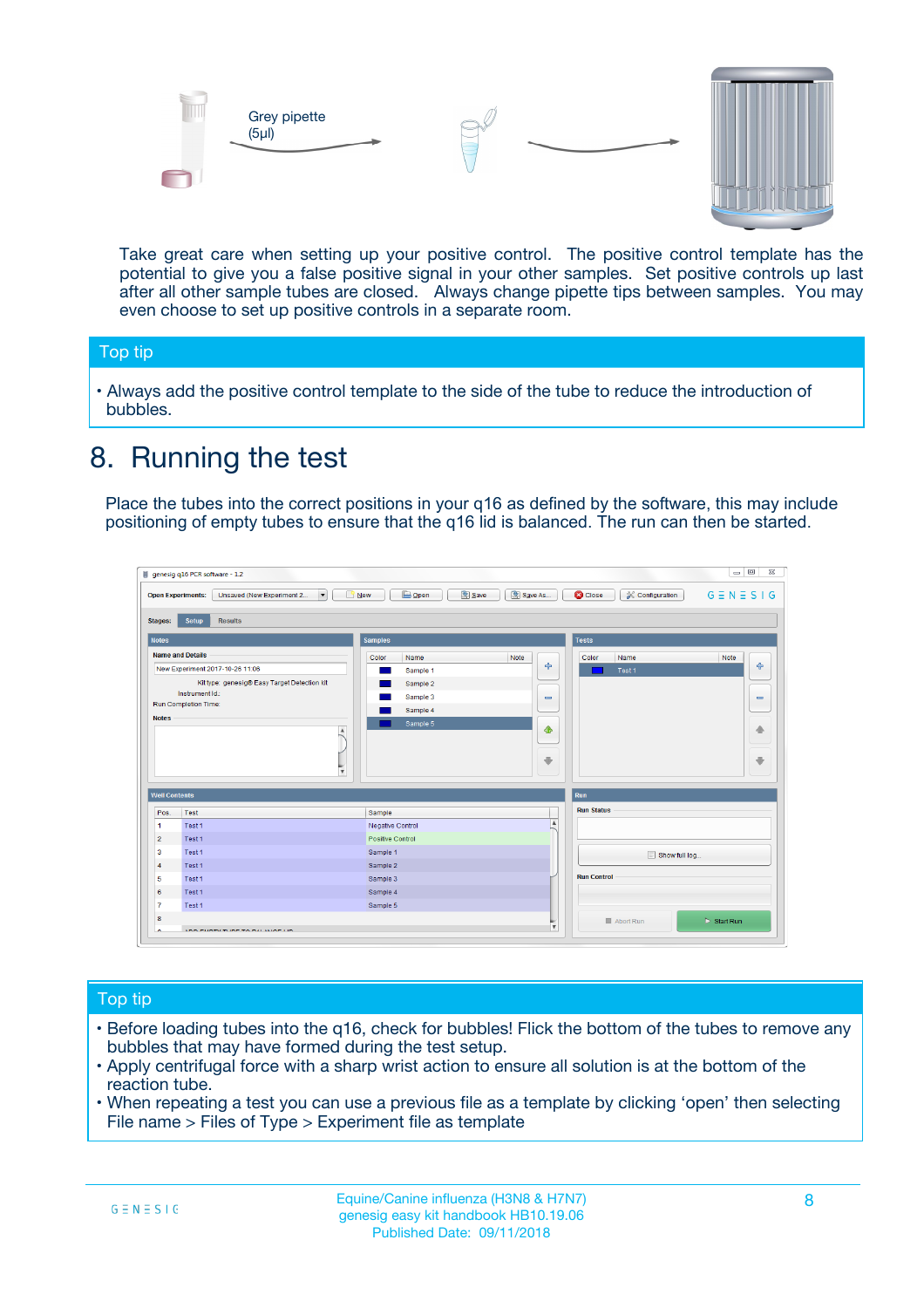### What do my results mean?

Analysis of your data is carried out automatically by the genesig q16. The following information is designed to help you fully understand a result or to troubleshoot:

### "Positive"

#### **Explanation**

Your sample has produced a positive result. Your target of interest is present and you can use the reported quantity.

### "Negative"

#### **Explanation**

Your sample has produced a negative result. The target is not present in your sample.

### "Test contaminated"

#### **Explanation**

The Negative Control should be completely free of any DNA/RNA. If you see this error message it means that at some point during the setup, the Negative Control has been contaminated with DNA/RNA and has given a positive signal. This contamination has invalidated the test. The Positive Control and your test samples are both possible sources of contaminating DNA/RNA. The genesig q16 reaction tubes from previous runs will also contain very high amounts of DNA so it is important that these are carefully disposed of after the run is completed and NEVER OPENED. It may be the case that your kits have become contaminated which will lead to the same problem occurring repeatedly.

#### **Solutions**

1. Clean your working area using a commercial DNA remover solution to ensure the area is DNA free at the start of your run and re-run the test.

2. If the problem persists then the kit has become contaminated and it will have to be discarded and replaced with a new kit. When you open the new kit, run a simple test to show that changing the kit has solved the problem. Prepare a test which includes only the Positive Control, the Negative Control and one 'mock sample'. For the 'mock sample' add water instead of any sample RNA. The result for the Negative Control and the mock sample should be negative indicating that contamination is no longer present.

#### **Preventive action**

An ideal lab set-up has a 'Clean area' where the test reagents are prepared and a 'sample area' where DNA/RNA samples and the Positive Control template are handled. The best workflow involves setting up all the test components (excluding the positive control template) in the clean area and then moving the tests to the sample area for sample and Positive Control addition. If this method is followed then the kit components are always kept away from possible sources of contamination. For extra security the Negative Control can be completely prepared and sealed in the clean area. All work areas should be decontaminated regularly with DNA remover.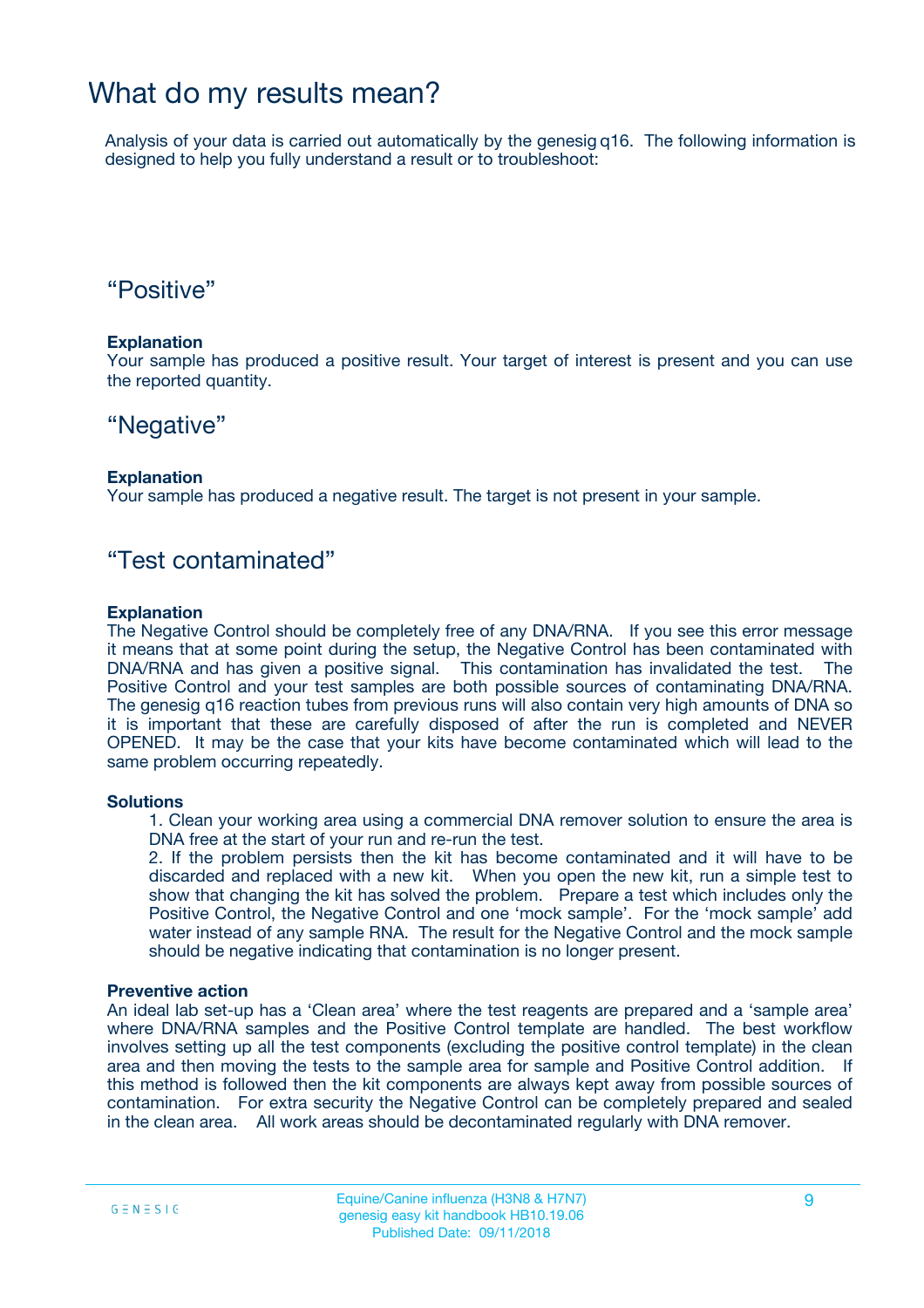### "Sample preparation failed"

#### **Explanation**

The test has failed because the quality of the sample was not high enough. The Internal Extraction Control component identifies whether the sample has been prepared correctly and is of suitable quality. This error message means that this quality control test has failed and the sample quality is not high enough for analysis.

#### **Solutions**

1. Check the sample preparation protocol for any user errors then repeat.

2. Poor quality samples can result from overloading the sample preparation protocol with too much starting material. Try reducing the amount of starting material then repeat.

3. Failing to add the Internal Extraction Control RNA to your sample during the sample preparation protocol can also lead to a reported result of "sample preparation failed". Ensure that this step has not been overlooked or forgotten. If your samples are derived from an archive store or from a process separate from your genesig Easy extraction kit; you must add 5µl of Internal Extraction Control RNA into each 0.5ml of your sample to make it suitable for use on the q16.

### "Positive result, poor quality sample"

#### **Explanation**

The test is positive so if you are only interested in obtaining a 'present or absent' answer for your sample then your result is reliable. However, the test contains an Internal Extraction Control component that identifies if the sample is of high quality. This quality control test has failed and the sample is not therefore of high enough quality to accurately calculate the exact copy number of RNA present. If you require quantitative information for your sample then proceed with the solutions below.

#### **Solutions**

1. For appropriate solutions, read the "Sample preparation failed" section of this handbook.

### "Test failed"

#### **Explanation**

The test has failed because the Positive Control has not worked. The Positive Control is present to show that all aspects of the test are working correctly together. When this control test fails, the test as a whole is invalidated. This finding indicates that a problem has occurred in the reaction set-up part of the experiment and has nothing to do with sample preparation.

#### **Solutions**

1. Check the entire workflow and test set-up to look for any user errors, then repeat the test e.g. have the right colour pipettes and solutions been used with the correct tubes?

2. Ensure the positive and negative controls are inserted into the correct wells of your q16.

3. A component of the test may have 'gone off' due to handing errors, incorrect storage or exceeding the shelf life. When you open a new kit, run a simple test to show that changing the kit has solved the problem. Prepare a test which includes only the Positive Control, the Negative Control and one 'mock sample'. For the 'mock sample' add internal control template instead of any sample RNA. If the Positive Control works, the mock sample will now be called as a negative result.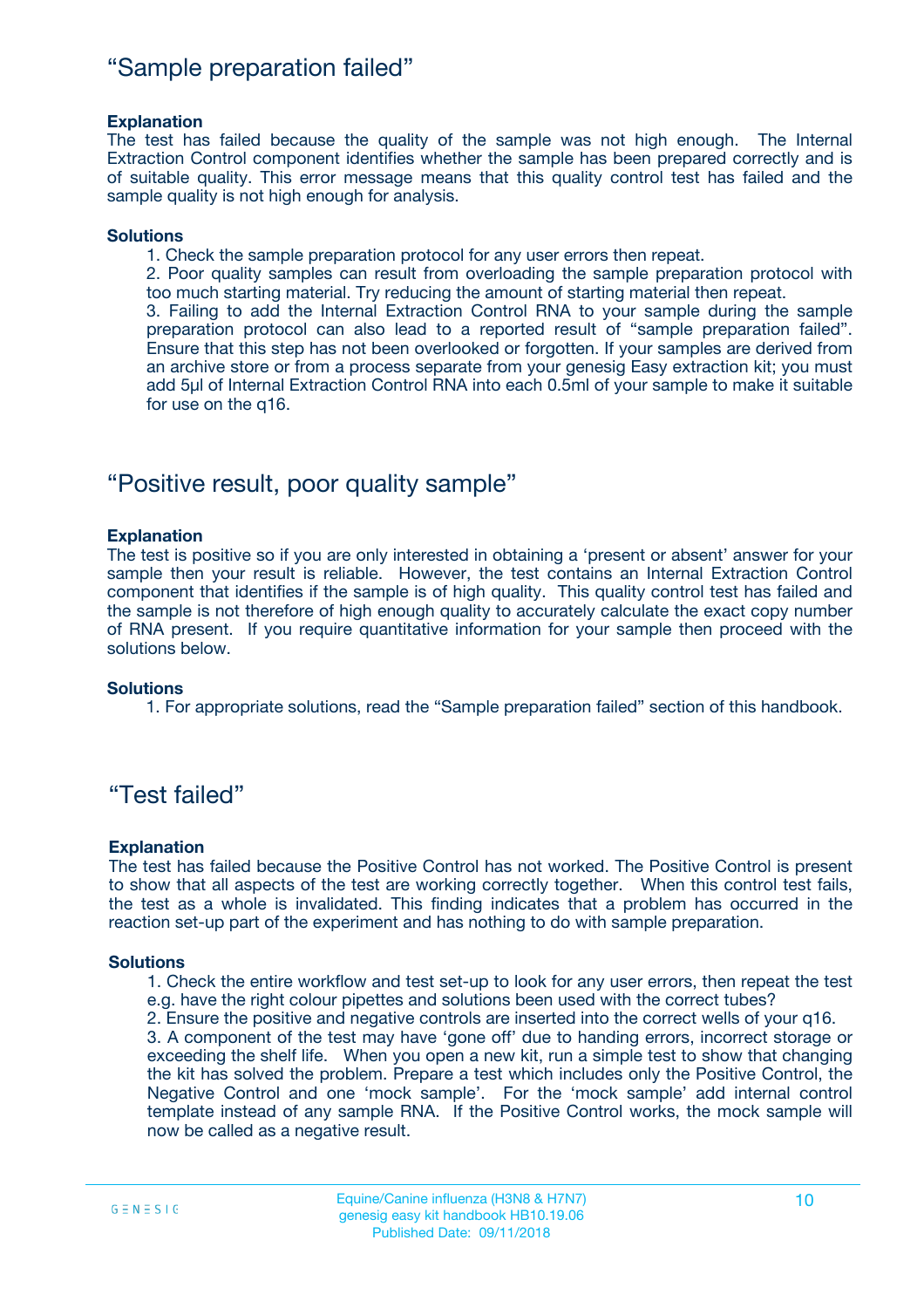### "Test failed and is contaminated"

#### **Explanation**

The Positive Control is indicating test failure, and the Negative Control is indicating test contamination. Please read the "Test Failed" and "Test contamination" sections of this technical support handbook for a further explanation.

#### **Solution**

1. For appropriate solutions, read both the "Test failed" and "Test contaminated" sections of this handbook.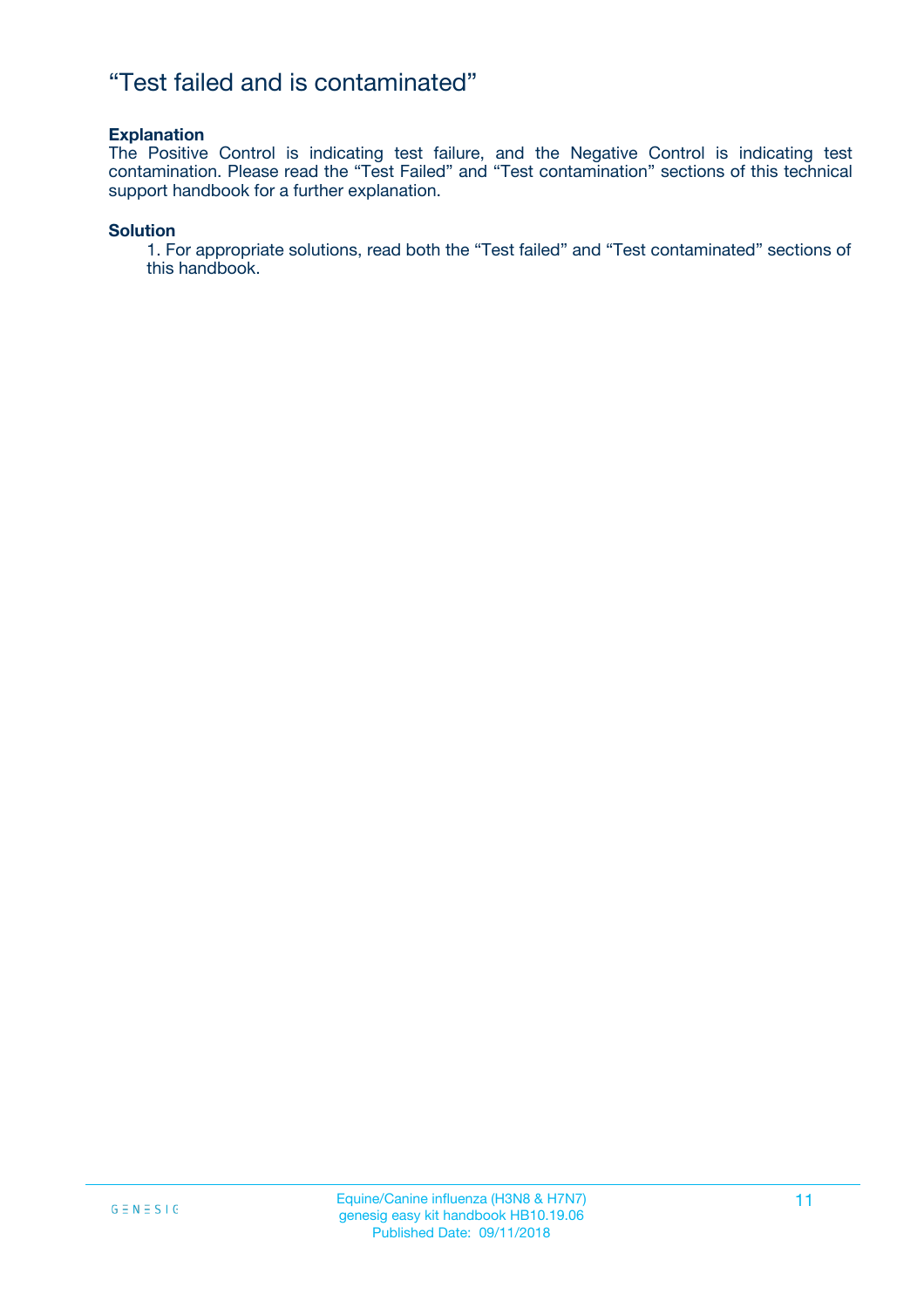## Equine/Canine influenza (H3N8 & H7N7)

Equine influenza (horse flu) is the disease caused by strains of influenza A that are enzootic in horse species. Equine influenza occurs globally, and is caused by two main strains of virus: equine-1 (H7N7) and equine-2 (H3N8). The disease has a nearly 100% infection rate in an unvaccinated horse population with no prior exposure to the virus.

While equine influenza is historically not known to affect humans, impacts of past outbreaks have been devastating due to the economic reliance on horses. The outbreak in North America in 1872 saw 1% of the approximately 7 million horses dying of the disease.

Equine influenza is caused by H7N7 and H3N8. These viruses were first isolated in 1956. They can cross the species barrier to cause an epizootic disease in humans, and recently, in dogs. The equine-1 virus affects heart muscle, while the equine-2 virus is much more severe and systemic. The disease is primarily spread between infected horses but can also survive for up to 48 hours on people's clothing and other objects such as stools and buckets. Exposure to infected waste materials (urine and manure) in stables leads to rapid spread of the disease.

The symptoms typically include a high temperature lasting for one to five days and a dry, harshsounding cough that may linger for several weeks. Coughing is generally worse when eating hay or hard feed. Nearly all affected horses will develop a clear, watery nasal discharge that may turn green or yellow as secondary infections develop. Other common symptoms are: swollen legs and lymph nodes under the jaw; depression; lethargy; and loss of appetite. Pneumonia may develop in the very young and very old. This may be fatal.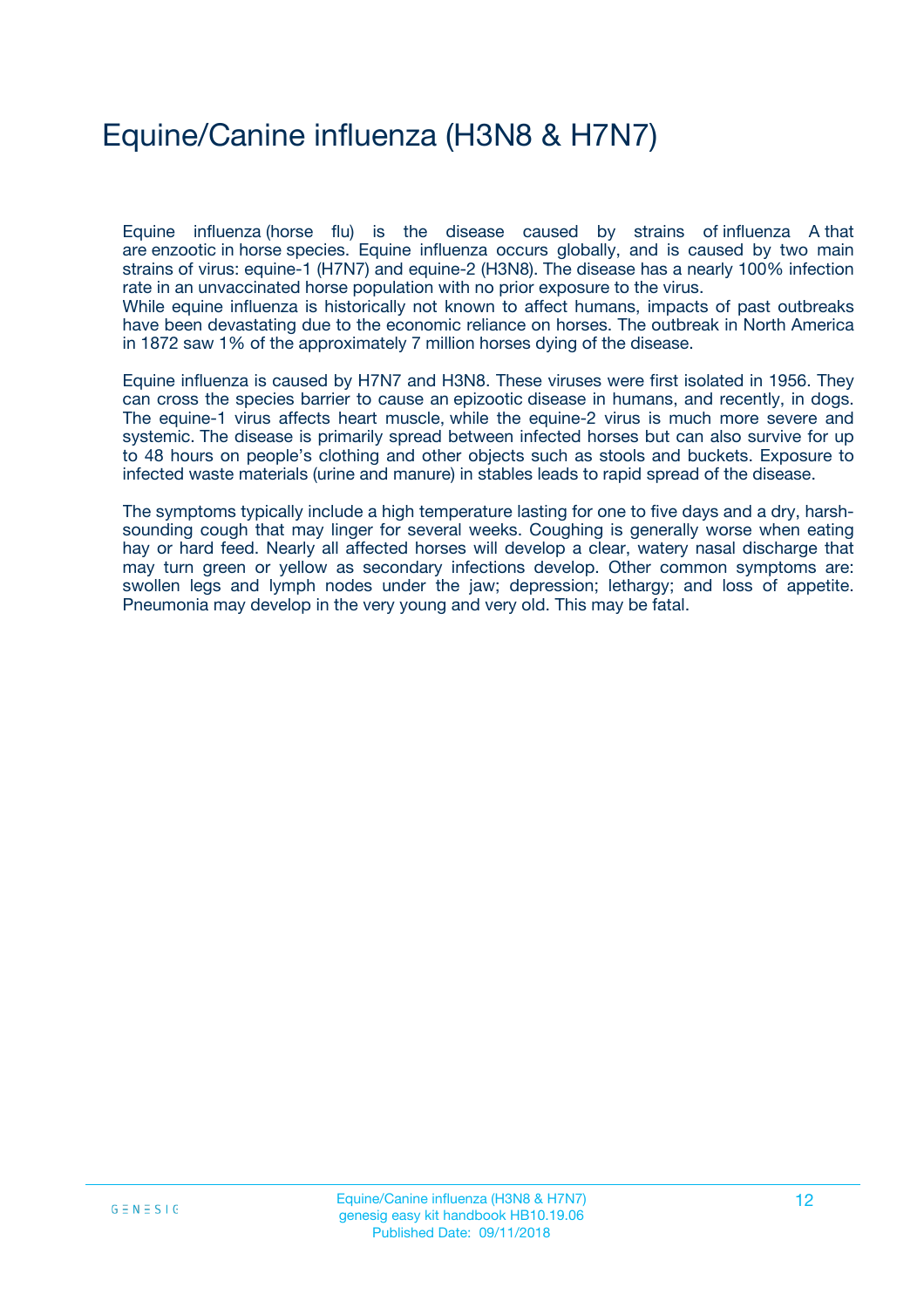## **Specificity**

The Primerdesign genesig Kit for Equine/Canine influenza (H3N8 & H7N7) (H3N8&H7N7) genomes is designed for the in vitro quantification of H3N8&H7N7 genomes. The kit is designed to have a broad detection profile. Specifically, the primers represent 100% homology with over 95% of the NCBI database reference sequences available at the time of design.

The dynamics of genetic variation means that new sequence information may become available after the initial design. Primerdesign periodically reviews the detection profiles of our kits and when required releases new versions.

If you require further information, or have a specific question about the detection profile of this kit then please send an e.mail to enquiry@primerdesign.co.uk and our bioinformatics team will answer your question.